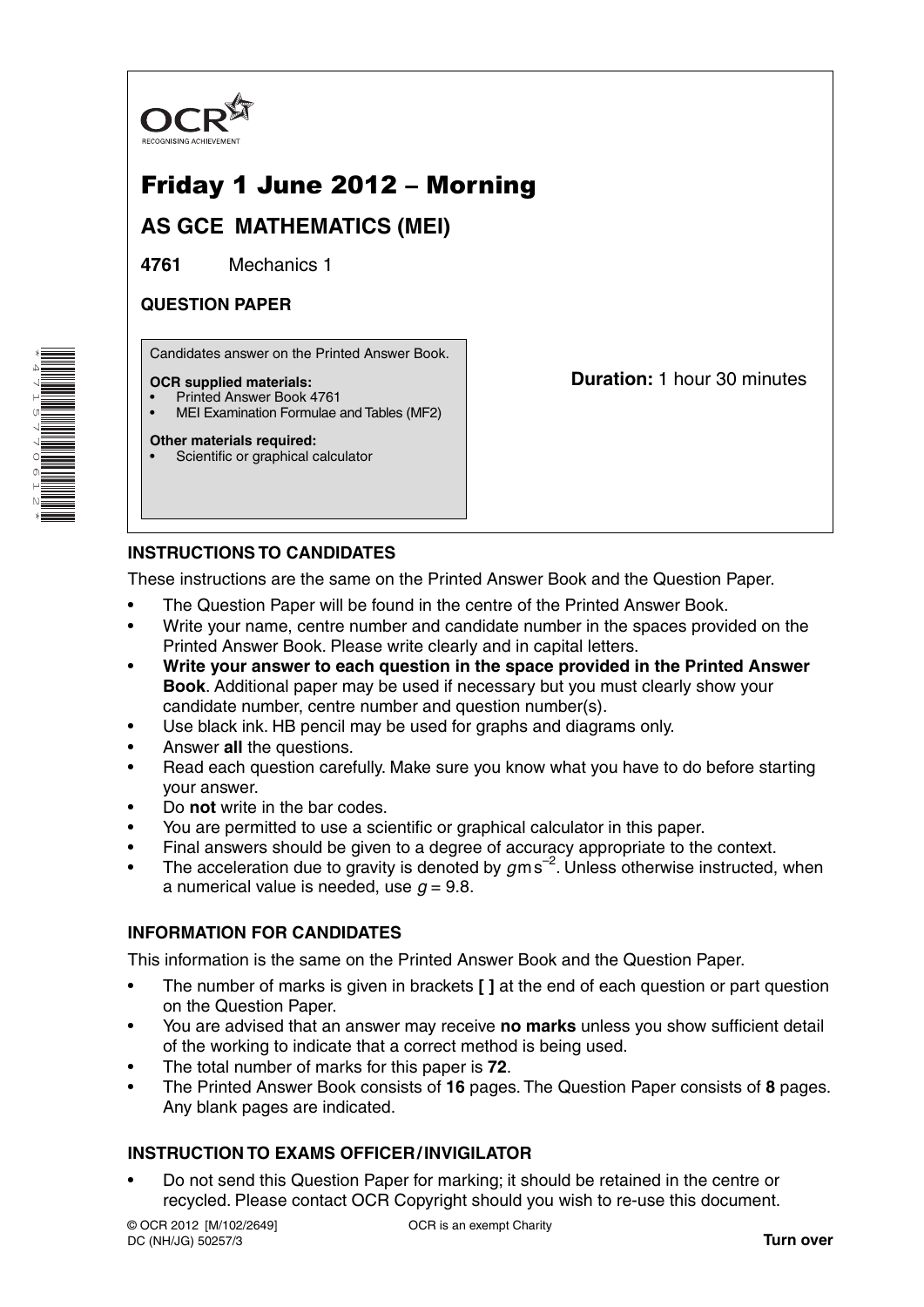### **Section A** (36 marks)







For each of the following statements, say whether it is true or false. If it is false give a brief explanation.

- (*A*) The graph shows that the runner finishes where he started.
- (*B*) The runner's maximum speed is  $8 \text{ ms}^{-1}$ .
- (*C*) At time 58 seconds, the runner is slowing down at a rate of  $1.6 \text{ ms}^{-2}$ .
- (*D*) The runner travels 400 m altogether. **[6]**
- **2** A particle is moving along a straight line and its position is relative to an origin on the line. At time *t* s, the particle's acceleration,  $a \text{ ms}^{-2}$ , is given by

$$
a=6t-12.
$$

At  $t = 0$  the velocity of the particle is  $+9 \text{ m s}^{-1}$  and its position is  $-2 \text{ m}$ .

- **(i)** Find an expression for the velocity of the particle at time *t* s and verify that it is stationary when *t* = 3.
- **(ii)** Find the position of the particle when  $t = 2$ . [3]

**[4]**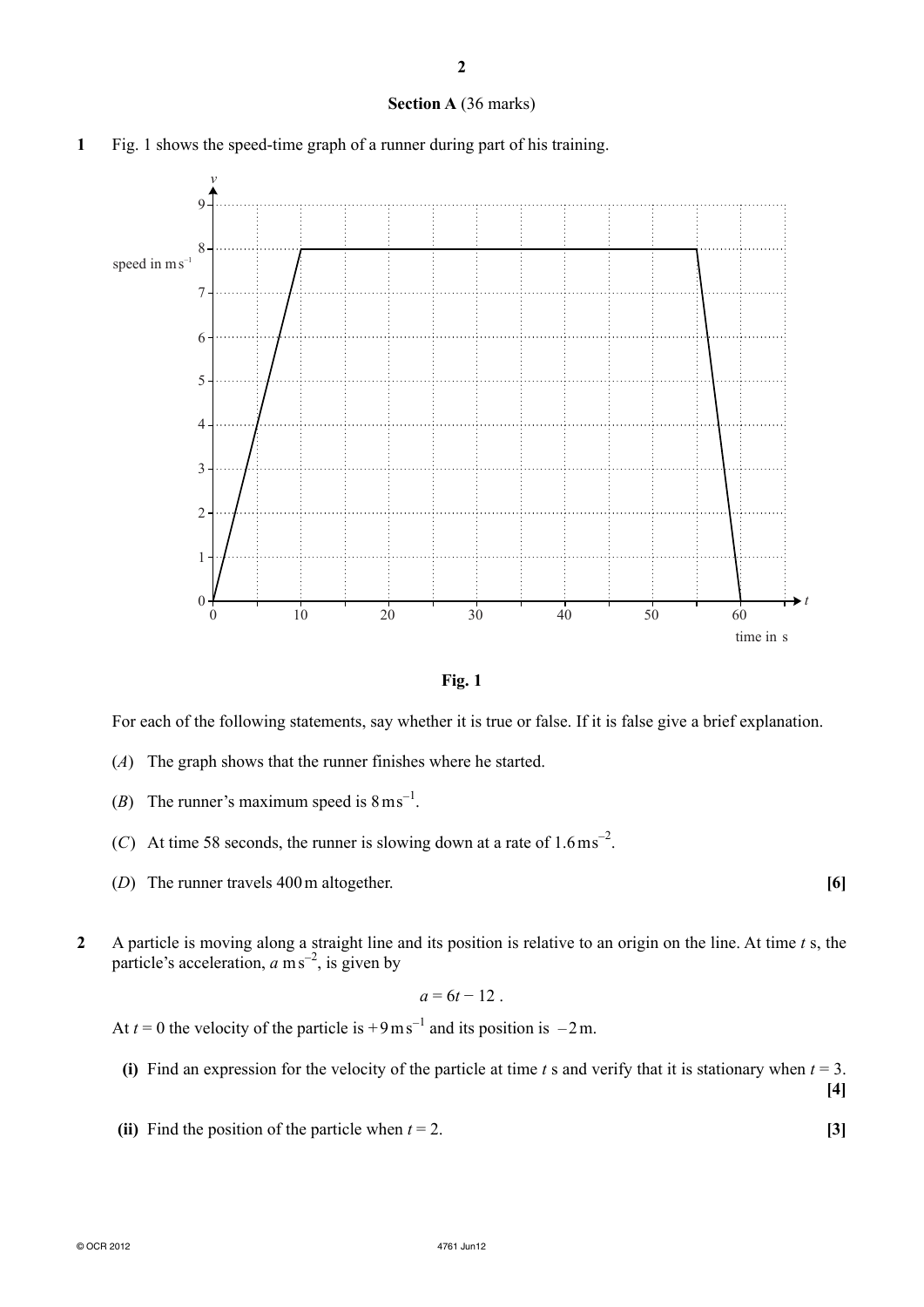**3** The vectors **P**, **Q** and **R** are given by

$$
\mathbf{P} = 5\mathbf{i} + 4\mathbf{j}, \quad \mathbf{Q} = 3\mathbf{i} - 5\mathbf{j}, \quad \mathbf{R} = -8\mathbf{i} + \mathbf{j}.
$$

- **(i)** Find the vector  $P + Q + R$ . [1]
- **(ii)** Interpret your answer to part **(i)** in the cases
	- (*A*) **P**, **Q** and **R** represent three forces acting on a particle, **[1]**
	- (*B*) **P**, **Q** and **R** represent three stages of a hiker's walk. **[1]**
- **4** Fig. 4 illustrates points A, B and C on a straight race track. The distance AB is 300 m and AC is 500 m.

A car is travelling along the track with uniform acceleration.



Initially the car is at A and travelling in the direction AB with speed  $5 \text{ m s}^{-1}$ . After 20s it is at C.

| (i) Find the acceleration of the car. | $[2]$ |
|---------------------------------------|-------|
|                                       |       |

- **(ii)** Find the speed of the car at B and how long it takes to travel from A to B. **[3]**
- **5** Fig. 5 shows a block of mass 10 kg at rest on a rough horizontal floor. A light string, at an angle of 30° to the vertical, is attached to the block. The tension in the string is 50 N.

The block is in equilibrium.



| Fig. 5 |  |
|--------|--|
|        |  |

| (i) Show all the forces acting on the block.                                        | $\mathbf{[2]}$    |
|-------------------------------------------------------------------------------------|-------------------|
| (ii) Show that the frictional force acting on the block is $25N$ .                  | $\lceil 2 \rceil$ |
| (iii) Calculate the normal reaction of the floor on the block.                      | $\lceil 2 \rceil$ |
| (iv) Calculate the magnitude of the total force the floor is exerting on the block. | 121               |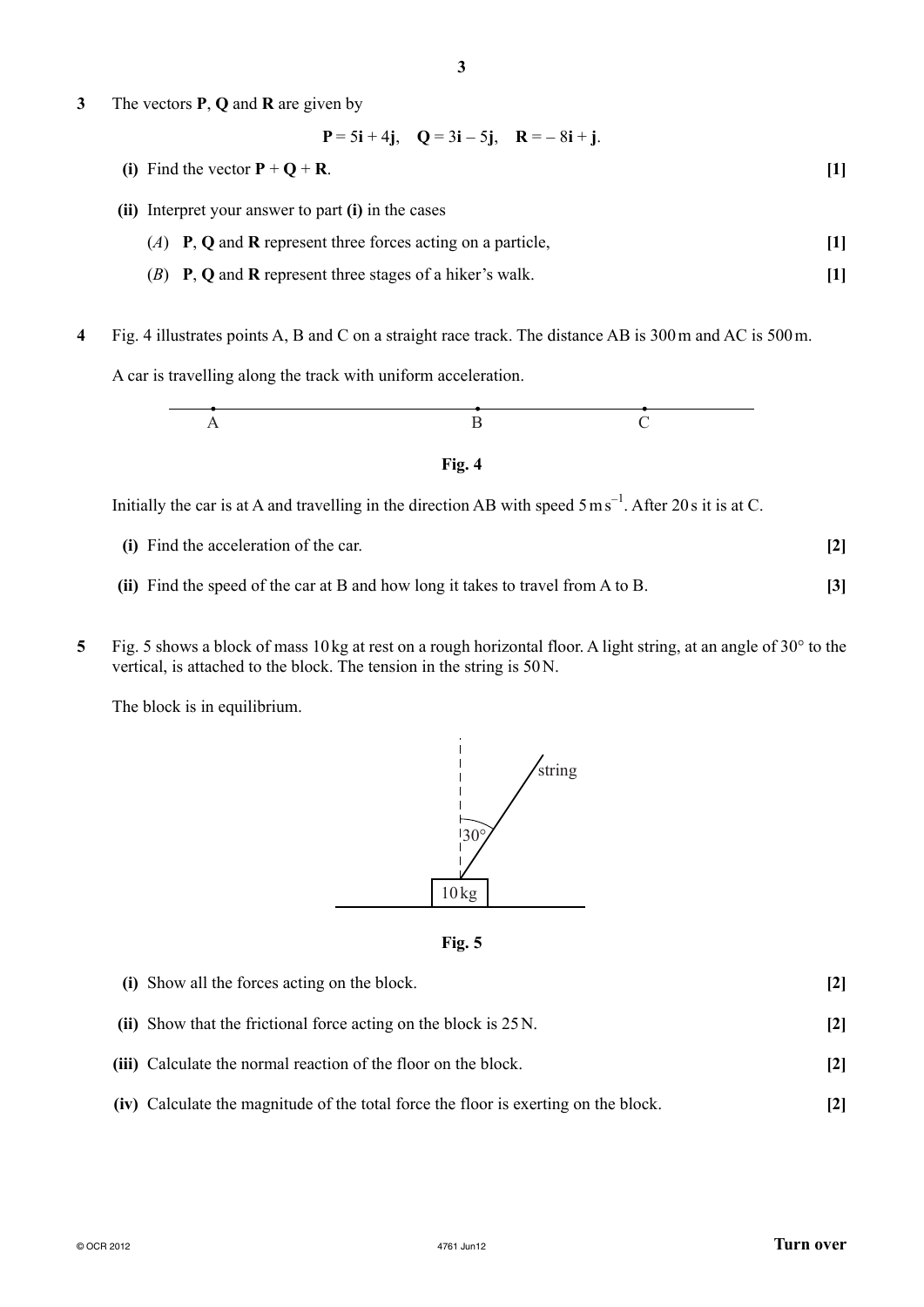**6** A football is kicked with speed  $31 \text{ ms}^{-1}$  at an angle of  $20^{\circ}$  to the horizontal. It travels towards the goal which is 50 m away. The height of the crossbar of the goal is 2.44 m.

| (i) Does the ball go over the top of the crossbar? Justify your answer. | [6] |
|-------------------------------------------------------------------------|-----|
| (ii) State one assumption that you made in answering part (i).          |     |

#### **Section B** (36 marks)

**7** A train consists of a locomotive pulling 17 identical trucks.

The mass of the locomotive is 120 tonnes and the mass of each truck is 40 tonnes. The locomotive gives a driving force of 121 000 N.

The resistance to motion on each truck is *R* N and the resistance on the locomotive is 5*R* N.

Initially the train is travelling on a straight horizontal track and its acceleration is  $0.11 \text{ m s}^{-2}$ .

| (i) Show that $R = 1500$ . |  |
|----------------------------|--|
|----------------------------|--|

- **(ii)** Find the tensions in the couplings between
	- (*A*) the last two trucks, **[4]**
	- (*B*) the locomotive and the first truck. **[3]**

The train now comes to a place where the track goes up a straight, uniform slope at an angle *α* with the horizontal, where  $\sin \alpha = \frac{1}{80}$ .

The driving force and the resistance forces remain the same as before.

 **(iii)** Find the magnitude and direction of the acceleration of the train. **[4]**

The train then comes to a straight uniform downward slope at an angle *β* to the horizontal.

The driver of the train reduces the driving force to zero and the resistance forces remain the same as before.

The train then travels at a constant speed down the slope.

**(iv)** Find the value of *β*. **[3]**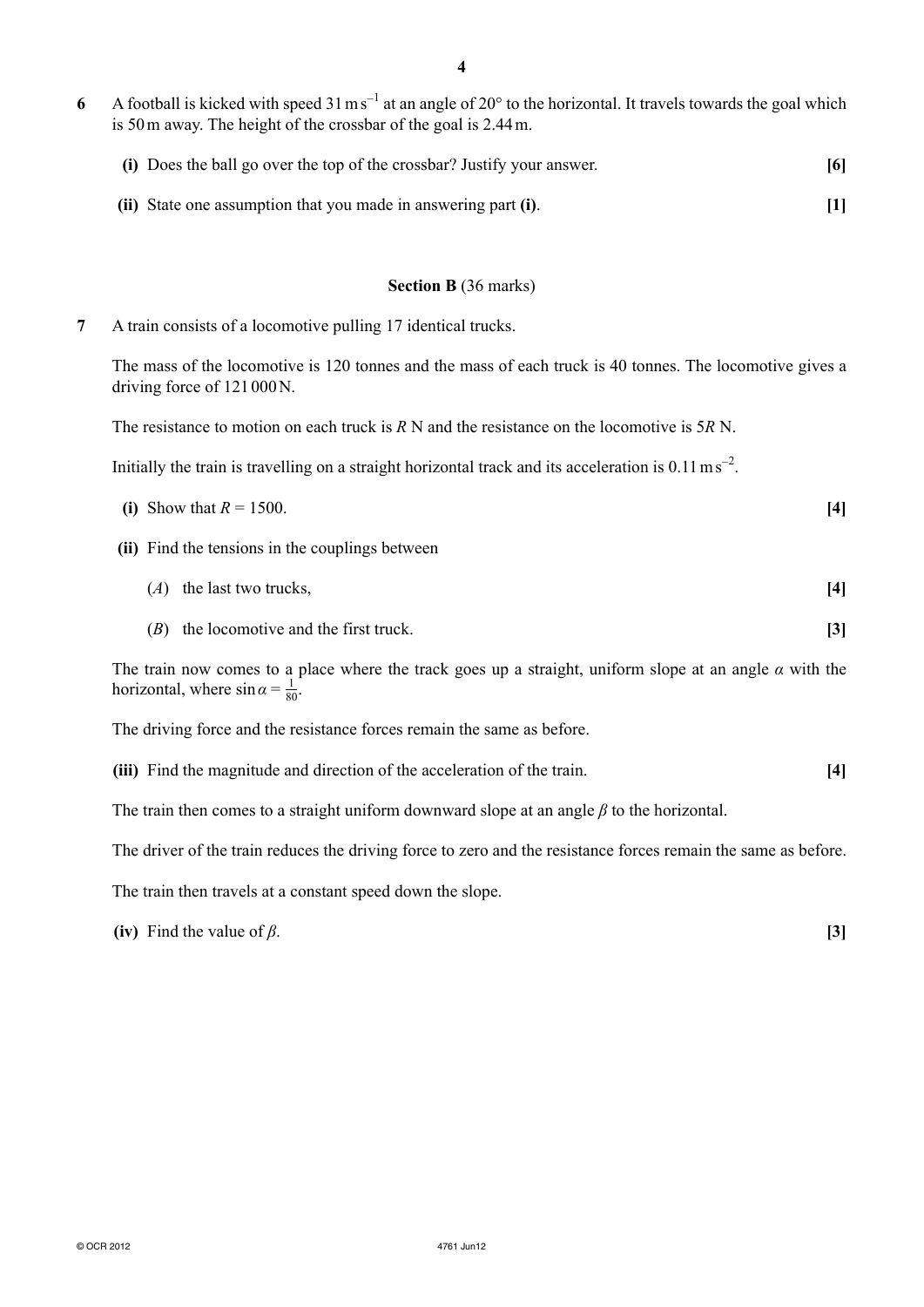**8** In this question, positions are given relative to a fixed origin, O. The *x*-direction is east and the *y*-direction north; distances are measured in kilometres.

Two boats, the *Rosemary* and the *Sage*, are having a race between two points A and B.

The position vector of the *Rosemary* at time *t* hours after the start is given by

$$
\mathbf{r} = \begin{pmatrix} 3 \\ 2 \end{pmatrix} + \begin{pmatrix} 6 \\ 8 \end{pmatrix} t \text{, where } 0 \leq t \leq 2.
$$

The *Rosemary* is at point A when  $t = 0$ , and at point B when  $t = 2$ .

- **(i)** Find the distance AB. **[3]**
- **(ii)** Show that the *Rosemary* travels at constant velocity. **[1]**

The position vector of the *Sage* is given by

$$
\mathbf{r} = \begin{pmatrix} 3(2t+1) \\ 2(2t^2+1) \end{pmatrix}.
$$

 **(iii)** Plot the points A and B.

Draw the paths of the two boats for  $0 \le t \le 2$ . [3]

- **(iv)** What can you say about the result of the race? **[1]**
- **(v)** Find the speed of the *Sage* when  $t = 2$ . Find also the direction in which it is travelling, giving your answer as a compass bearing, to the nearest degree. **[6]**
- **(vi)** Find the displacement of the *Rosemary* from the *Sage* at time *t* and hence calculate the greatest distance between the boats during the race. **[4]**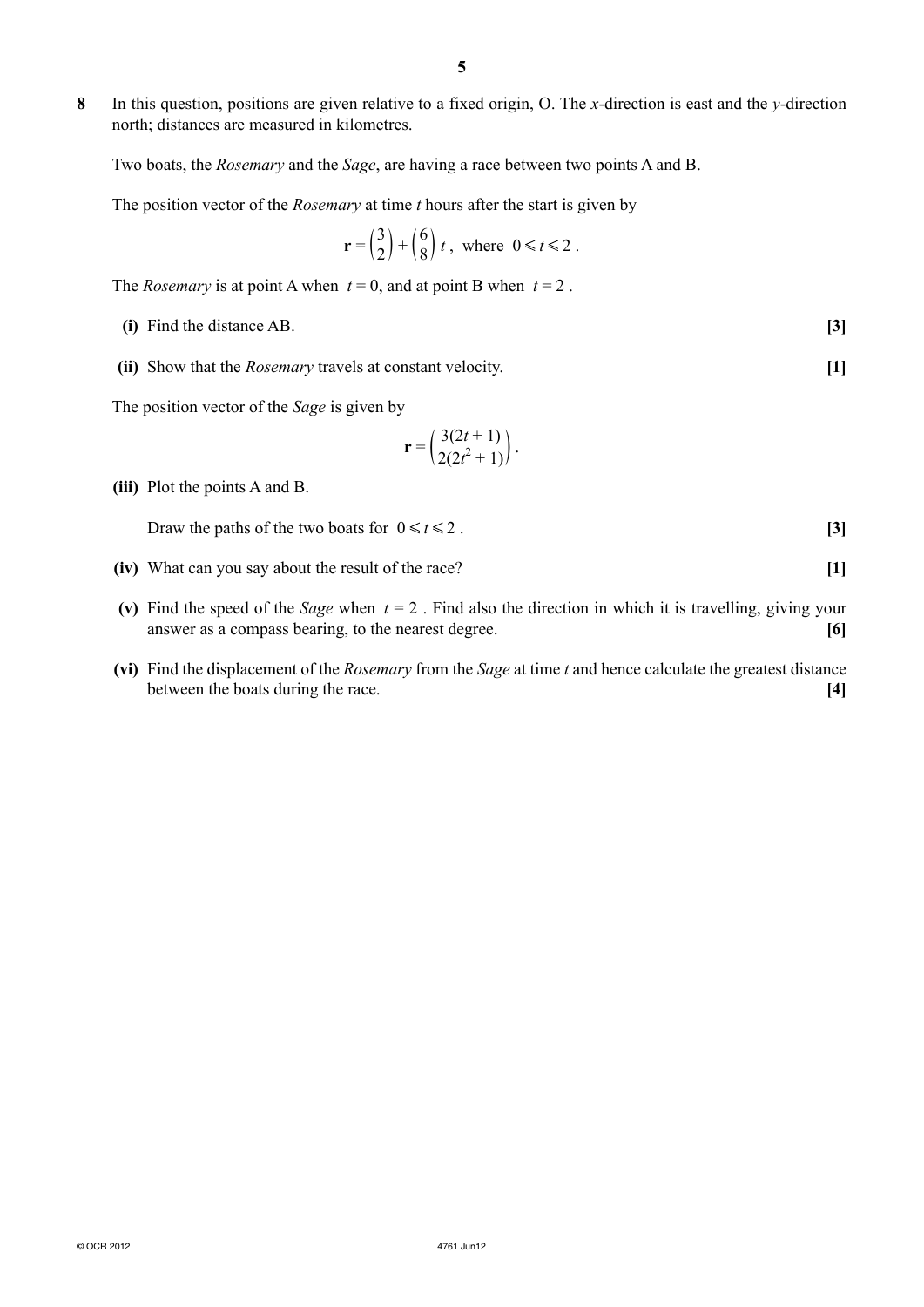## **BLANK PAGE**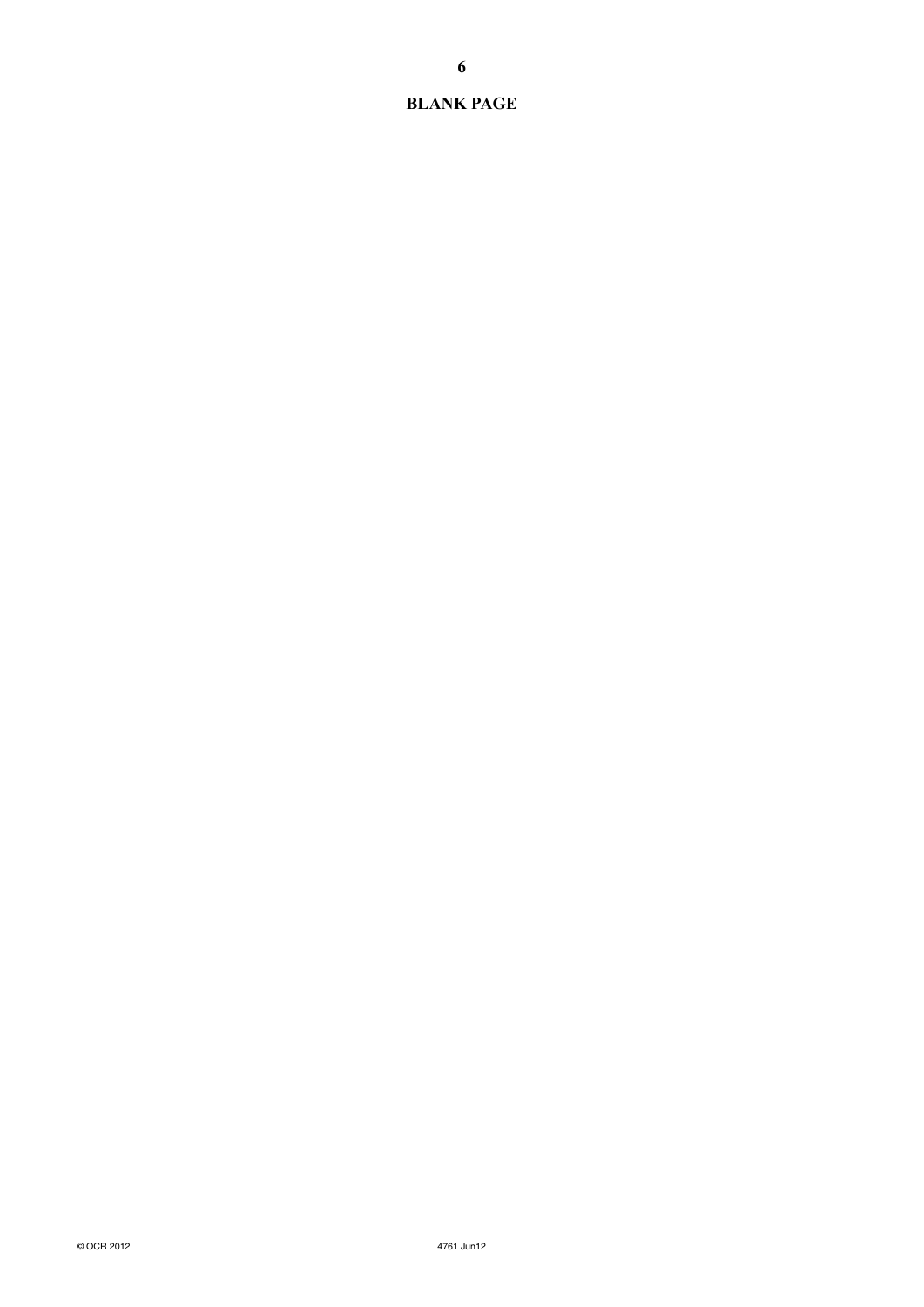## **BLANK PAGE**